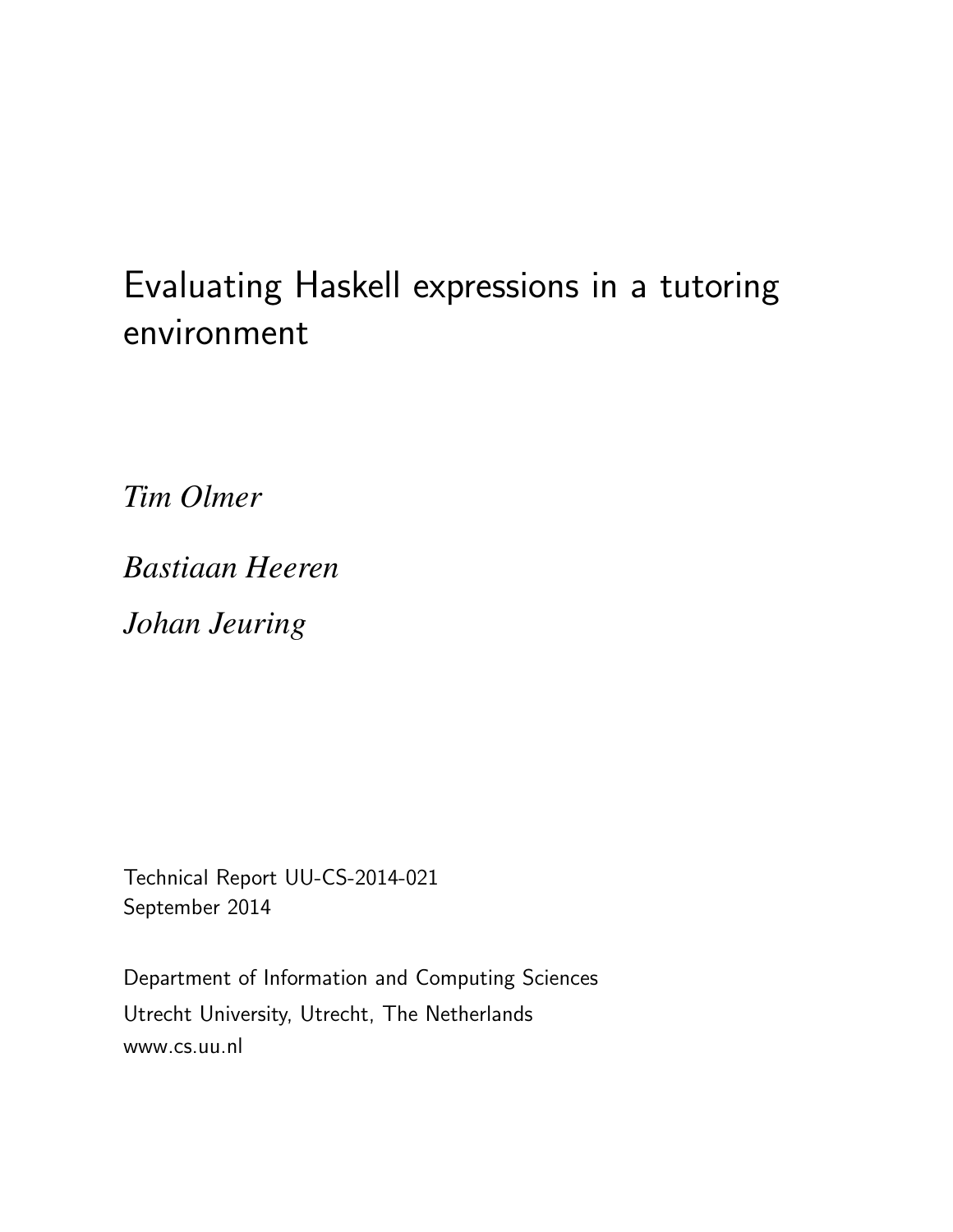ISSN: 0924-3275

Department of Information and Computing Sciences Utrecht University P.O. Box 80.089 3508 TB Utrecht The Netherlands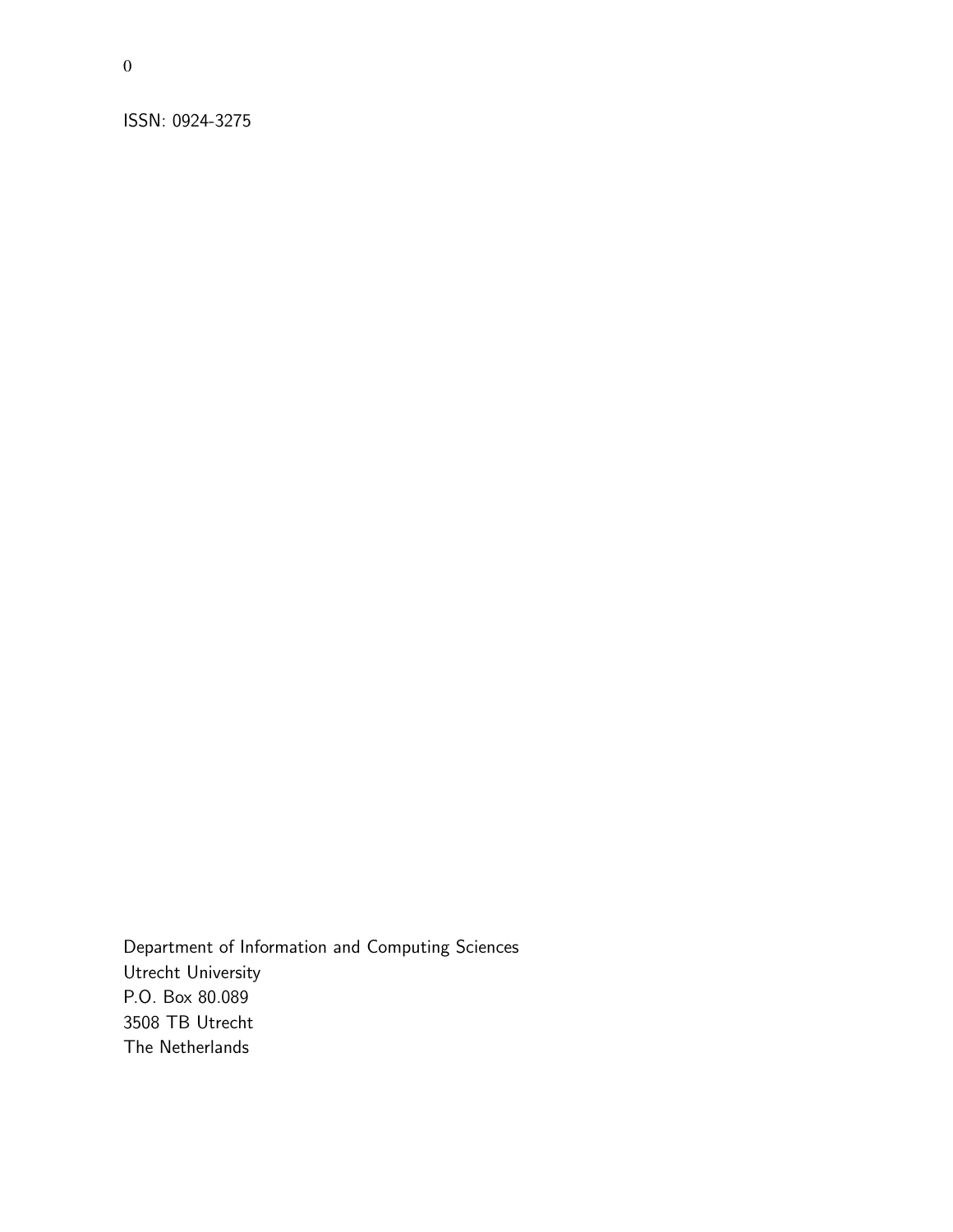## Evaluating Haskell expressions in a tutoring environment

Tim Olmer Bastiaan Heeren Open University of the Netherlands Faculty of Management, Science and Technology Heerlen, The Netherlands tim.olmer@gmail.com bhr@ou.nl

Johan Jeuring Universiteit Utrecht Department of Information and Computing Sciences Utrecht, The Netherlands

J.T.Jeuring@uu.nl

A number of introductory textbooks for Haskell use calculations right from the start to give the reader insight into the evaluation of expressions and the behavior of functional programs. Many programming concepts that are important in the functional programming paradigm, such as recursion, higher-order functions, pattern-matching, and lazy evaluation, can be partially explained by showing a stepwise computation. A student gets a better understanding of these concepts if she performs these evaluation steps herself. Tool support for experimenting with the evaluation of Haskell expressions is currently lacking. In this paper we present a prototype implementation of a stepwise evaluator for Haskell expressions that supports multiple evaluation strategies, specifically targeted at education. Besides performing evaluation steps the tool also diagnoses steps that are submitted by a student, and provides feedback. Instructors can add or change function definitions without knowledge of the tool's internal implementation. We discuss some preliminary results of a small survey about the tool.

## 1 Introduction

Many textbooks that introduce the functional programming language Haskell begin with showing calculations that illustrate how expressions are evaluated, emphasizing the strong correspondence with mathematical expressions and the property of referential transparency of the language. For instance, Hutton presents calculations for the expressions *double* 3 and *double* (*double* 2) on page 1 of his textbook [\[12\]](#page-16-0), and Bird and Wadler show the steps of reducing *square*  $(3+4)$  on page 5 of their book [\[3\]](#page-16-1). Similar calculations can be found in the first chapter of Thompson's The Craft of Functional Programming [\[28\]](#page-17-0) and Hudak's The Haskell School of Expression. Textbooks that do not show these calculations [\[23,](#page-17-1) [18\]](#page-17-2) compensate for this by giving lots of examples with an interpreter.

Stepwise evaluating an expression on a piece of paper can give a student a feeling for what a program does [\[4\]](#page-16-2). However, there is no simple way to view intermediate evaluation steps for a Haskell expression. In this paper we present a prototype implementation of the Haskell Expression Evaluator (HEE) that can show evaluation steps, and lets students practice with evaluating expressions on their own by providing feedback and suggestions (see Figure [1\)](#page-3-0).<sup>[1](#page-2-0)</sup> The tool supports multiple evaluation strategies and can handle multiple (alternative) definitions for functions from the prelude. It is relatively easy for instructors to change the granularity of the steps, or to customize the feedback messages that are reported by the tool.

Showing calculations can be a useful approach to let a student better understand some of the central programming concepts behind the programming language Haskell, such as pattern-matching, recursion, higher-order functions, and lazy evaluation. This approach is also used in textbooks on Haskell [\[12,](#page-16-0) [3\]](#page-16-1). For instance, Haskell's lazy evaluation strategy is fundamentally different from other mainstream programming languages (such as C, C++, C# and Java), and the tool can highlight these differences. A novice functional programmer often faces difficulties in understanding the evaluation steps in a lazy

<span id="page-2-0"></span><sup>&</sup>lt;sup>1</sup>The prototype is available via <http://ideas.cs.uu.nl/HEE/>.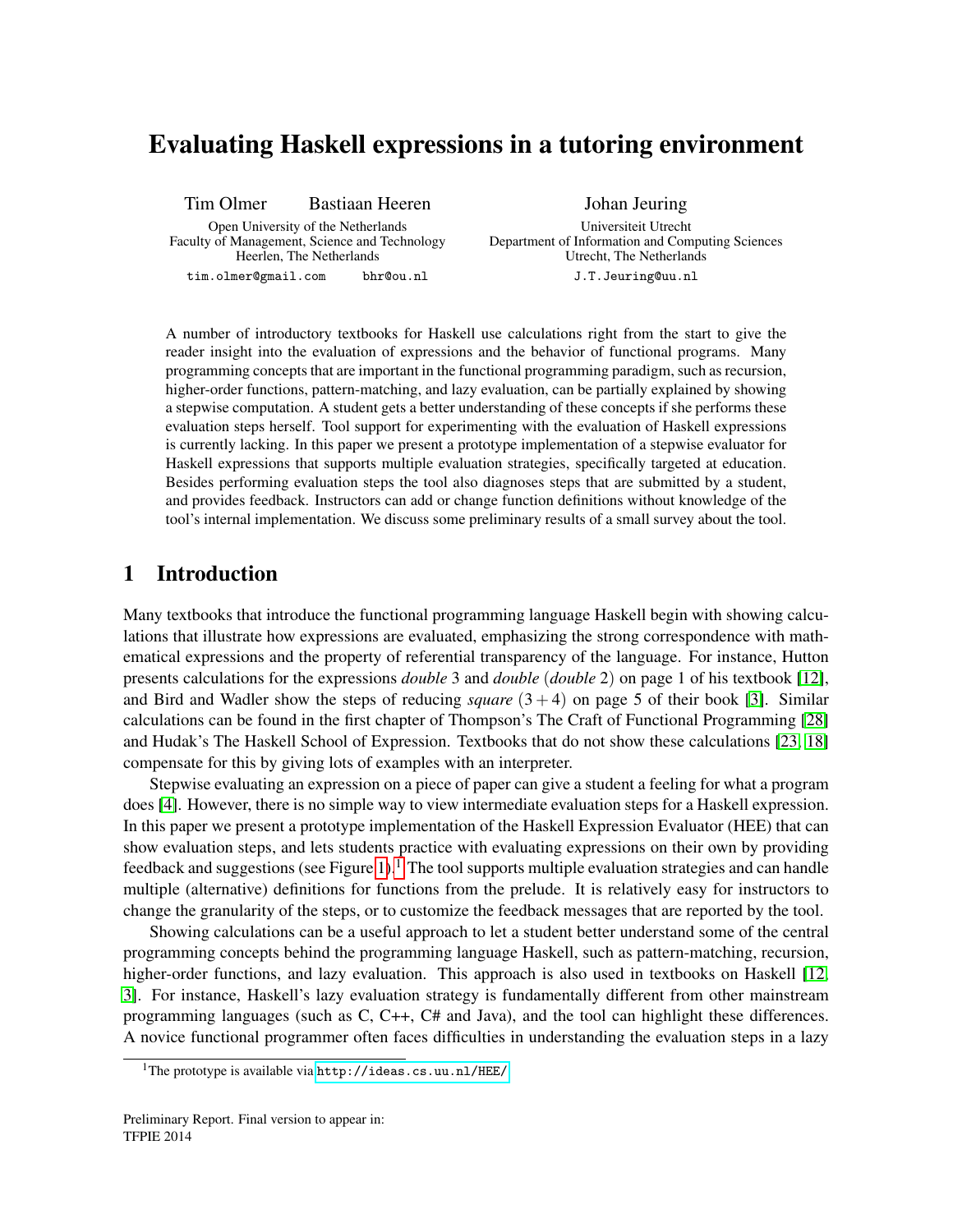| <b>Haskell Expression Evaluator</b><br>Show derivation                                                                                                                                                                                                                                                                                                                                                                                                                                                                                  | Practice                                                                                                                                                                                                                                                                                                                                                                                                                    |  |  |  |
|-----------------------------------------------------------------------------------------------------------------------------------------------------------------------------------------------------------------------------------------------------------------------------------------------------------------------------------------------------------------------------------------------------------------------------------------------------------------------------------------------------------------------------------------|-----------------------------------------------------------------------------------------------------------------------------------------------------------------------------------------------------------------------------------------------------------------------------------------------------------------------------------------------------------------------------------------------------------------------------|--|--|--|
| We log interactions with the Haskell Expression Evaluator for research purposes. We will never disclose individual user data. By using the evaluator you agree with using your interactions for research.<br>Practice with the evaluation of a Haskell Expression                                                                                                                                                                                                                                                                       |                                                                                                                                                                                                                                                                                                                                                                                                                             |  |  |  |
| <b>Haskell Expression</b><br>sum $([3,7] + [5])$<br>Start<br><b>Options</b><br>• Outermost evaluation strategy<br>◯ Innermost evaluation strategy<br><b>Next step</b><br>foldl $(+)$ $(0 + 3)$ $(7 : (1 + 5)$<br>Diagnose<br><b>Hints</b><br>Show number of steps left<br>Show all rules that can be applied                                                                                                                                                                                                                            | <b>Output</b><br>Steps remaining: 11<br>Select $\sim$<br>Rules that can be applied independent of strategy:<br>Apply the append rule to concatenate two lists<br>Apply the sum rule to sum up all elements of a list<br>Next rule that should be applied according the strategy:<br>Apply the sum rule to sum up all elements of a list<br>Next derivation step:<br>foldl $(+)$ 0 $([3,7]$ ++ $[5]$ )<br>Steps remaining: 8 |  |  |  |
| Show next rule<br>Show next step<br>Do next step<br><b>Derivation</b><br>sum $([3,7] + + [5])$<br>$=$ {Apply the sum rule to sum up all elements of a list }<br>foldl $(+)$ 0 $([3,7]$ + + $[5]$ )<br>{ Apply the append rule to concatenate two lists }<br>foldl $(+) 0 (3 : ([7] + [5]))$<br>= { Apply the fold left rule to process a list using an operator that associates to the left }<br>foldl $(+)$ $(0 + 3)$ $([7] + + [5])$<br>= { Apply the append rule to concatenate two lists }<br>fold $(+)$ $(0 + 3)$ $(7 : (1 + 15))$ |                                                                                                                                                                                                                                                                                                                                                                                                                             |  |  |  |

<span id="page-3-0"></span>Figure 1: Prototype screen for student interaction

language, and even more experienced programmers find it hard to predict the space behavior of their programs [\[2\]](#page-16-3). Another stumbling block is the very compact syntax that is used in Haskell, which makes it sometimes hard to get an operational view of a functional program [\[27\]](#page-17-3). More generally, students often do not clearly understand operator precedence and associativity and misinterpret expressions [\[14,](#page-16-4) [15\]](#page-17-4). Showing evaluation steps can partly alleviate these problems.

Contributions and scope. This paper presents a tool that enables students to practice with evaluation steps for Haskell expressions. A student can not only inspect the evaluation steps of a program, but can also provide evaluation steps as input, which can then be checked against various evaluation strategies. Furthermore, the steps are presented at a level of abstraction typically expected in an educational setting. Practicing with evaluation steps gives a student insight into how certain programming concepts such as recursion, higher-order functions, and pattern matching work. It also gives a student insight into various evaluation strategies.

Our evaluation tool only supports integers, list notation, recursion, higher order functions, and pattern matching. The target audience for the evaluator is students taking an introductory course on functional programming. Another limitation is that only small code fragments are considered, which is sufficient for the intended audience. We assume that the expressions evaluated by the tool are well-typed and do not contain compile-time errors, although we could let the tool check for errors before evaluating.

Related work mainly focuses on showing evaluation steps [\[17,](#page-17-5) [25\]](#page-17-6), and does not offer the possibility to let a student enter evaluation steps herself, or presents evaluation steps at a lower level of abstraction, such as the lambda-calculus [\[26,](#page-17-7) [1\]](#page-16-5).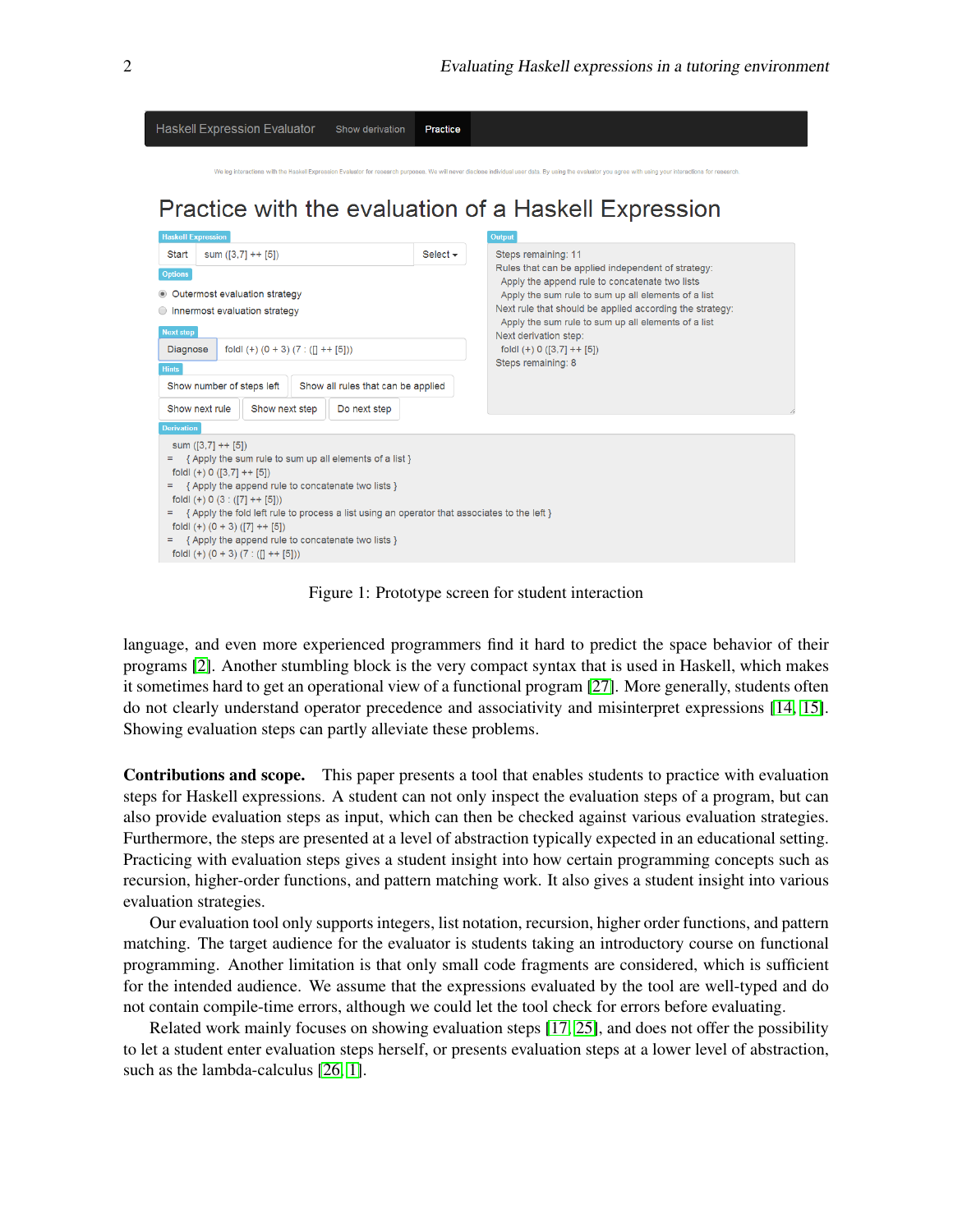Roadmap. The rest of the paper is structured as follows. We start with an example that illustrates different evaluation strategies in Section [2.](#page-4-0) Next, we define rewrite rules and rewrite strategies for a simple expression language in Section [3,](#page-5-0) which are used for stepwise evaluating an expression and for calculating feedback. We also discuss how rewrite rules and rewrite strategies can be generated for arbitrary function definitions. Section [4](#page-12-0) discusses the prototype in more detail, shows how we present feedback, and describes the results of the survey. We conclude the paper with a discussion on related work (Section [5\)](#page-14-0) and present conclusions and future work (Section [6\)](#page-15-0).

## <span id="page-4-0"></span>2 An example

We start by demonstrating some evaluation strategies that are supported by the tool. We use the expression *sum*  $([3,7] + [5])$  as a running example in the rest of the paper. Because the tool is developed for education, we use list notation when showing expressions and we make associativity explicit. The evaluation steps in our examples are based on the following standard definitions for prelude functions:

```
sum::[Int] \rightarrow Intsum = fold(+) 0fold::(a \rightarrow b \rightarrow a) \rightarrow a \rightarrow [b] \rightarrow afoldl f v \vert = vfoldl f v(x:xs) = foldl f (f v x) xs
(+)\colon a]\to [a]\to [a]\begin{array}{ccc} \n \begin{array}{ccc} \n & + & ys = ys \n \end{array} \n \end{array}(x:xs) + ys = x: (xs + ys)
```
Figure [2](#page-5-1) shows two different ways to evaluate the expression  $sum$  ([3,7]  $+$  [5]). The evaluation steps on the left-hand side of Figure [2](#page-5-1) correspond to an outermost evaluation order (call-by-name). After rewriting *sum* into a *foldl*, it is the list pattern in *foldl*'s definition (its third argument) that drives evaluation. The evaluation steps nicely show the accumulating parameter of *foldl* for building up the result, the interleaving of steps for  $+$  (which produces a list) and *foldl* (which consumes list), and the additions that are calculated at the very end. The evaluation steps on the right-hand side of Figure [2](#page-5-1) illustrate the left-most innermost evaluation order (call-by-value), which fully evaluates sub-expression  $\lceil 3, 7 \rceil + \lceil 5 \rceil$ before using *foldl*'s definition. Observe that in contrast to call-by-name evaluation the additions are immediately computed. Also observe that *sum* is immediately rewritten into *foldl*. This might be surprising behavior of an innermost evaluation strategy where arguments are completely evaluated before the function is evaluated. The reason for this behavior lies in the definition of *sum*. The definition of *sum* does not have an explicitly specified parameter, but it applies *foldl* partially. Therefore, the evaluator does not handle the sub-expression [3,7] ++[5] as a child of *sum* but as a neighbor of *sum*.

From an educational perspective it is interesting to allow for alternative definitions of prelude functions, e.g. *sum* defined with explicit recursion, or *sum* defined with the strict *foldl'* function. With our tool it is possible to switch between these alternative definitions and to observe the consequences for evaluation.

It is important to keep in mind that the tool is capable of doing more than only showing evaluation steps. The tool also lets students practice with evaluating expressions, and can diagnose intermediate steps, suggest reducible expressions, and provide progress information by showing the number of eval-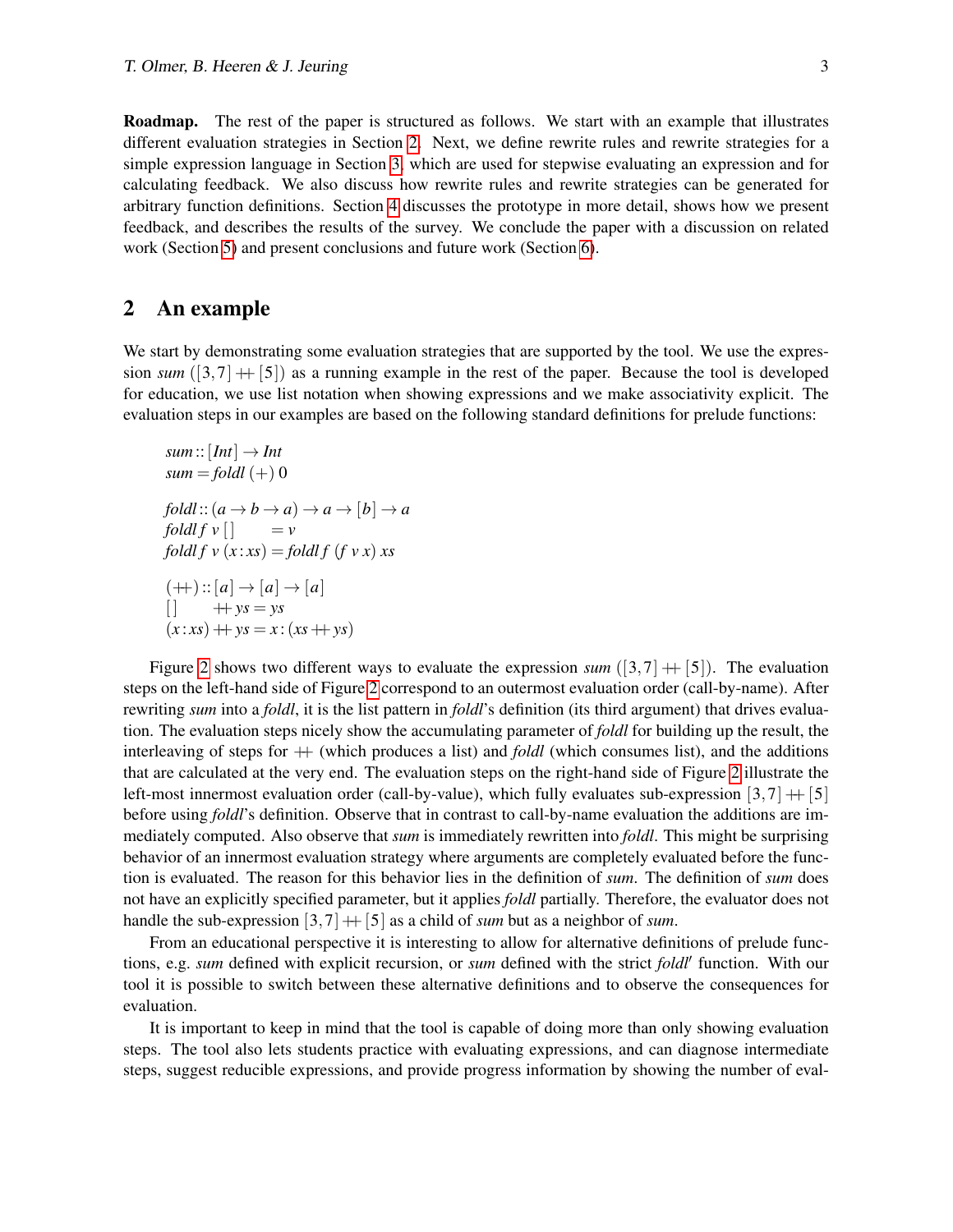$$
sum ([3,7] + [5])
$$
\n
$$
= {delinition sum}
$$
\n
$$
fold (+) 0 (3,7] + [5])
$$
\n
$$
= {delinition +}
$$
\n
$$
fold (+) 0 (3; (7] + [5])
$$
\n
$$
= {delinition
$$
\n
$$
fold (+) 0 (3; (7] + [5])
$$
\n
$$
= {delinition
$$
\n
$$
fold (+) (0 + 3) (7] + [5])
$$
\n
$$
= {delinition +}
$$
\n
$$
field (+) (0 + 3) (7] + [5])
$$
\n
$$
= {delinition +}
$$
\n
$$
field (+) (0 + 3) (7) : ([] + [5])
$$
\n
$$
= {delinition
$$
\n
$$
field (+) (0 + 3) (7) : ([] + [5])
$$
\n
$$
= {delinition
$$
\n
$$
field (+) (0 + 3) + 7) (1] + [5])
$$
\n
$$
= {delinition
$$
\n
$$
field (+) (0 + 3) + 7) (1] + [5])
$$
\n
$$
= {delinition
$$
\n
$$
field (+) (0 + 3) + 7) [5]
$$
\n
$$
= {delinition
$$
\n
$$
field (+) (0 + 3) + 7) + 5 ] ]
$$
\n
$$
= {delinition
$$
\n
$$
field (+) (3) (7,5]
$$
\n
$$
= {delinition
$$
\n
$$
field 1 (0) (3,7,5]
$$
\n
$$
= {delinition
$$
\n
$$
field 1 (0) (3; (7) + [1)]
$$
\n
$$
field 1 (0) (3; (7) + [1)]
$$
\n
$$
field 1 (0) (3; (7) + [1)]
$$
\n
$$
field 1 (0) (3; (7) + [1)]
$$
\n
$$
field 1 (0) (3; (7) + [1)]
$$
\n
$$
field 1 (0) (3; (7) + [1)]
$$
\n
$$
field 1 (0) (3; (8) + 7) + [1] ]
$$
\n
$$
field 1 (0) (3; (9) +
$$

<span id="page-5-1"></span>Figure 2: Evaluating  $sum([3,7] + [5])$  using the outermost (left-hand side) or innermost (right-hand side) evaluation strategy

uation steps remaining. It is possible to train one particular evaluation strategy, or to allow any possible reduction step.

## <span id="page-5-0"></span>3 Rewrite rules and strategies

We use IDEAS, a framework for developing domain reasoners that give intelligent feedback [\[9\]](#page-16-6), for rewriting expressions. Many exercises, such as solving a mathematical equation or a programming exercise, can be solved by following some kind of procedure. A procedure or strategy describes how basic steps may be combined to solve a particular problem. Such a strategy is expressed in an embedded domain-specific language. IDEAS interprets a strategy as a context-free grammar. The sentences of this grammar are sequences of rewrite steps that are used to check if a student follows the strategy. The main advantage of using IDEAS in our tool is that it is a generic framework that makes it possible to define exercises that must be solved using some kind of strategy, and that it provides feedback to a student who is solving an exercise. Feedback is added by means of labels at particular locations in the strategy.

To use the IDEAS framework, we construct three components: the domain of the exercise (an expression datatype), rules for rewriting terms in this domain (the evaluation steps), and a rewrite strategy that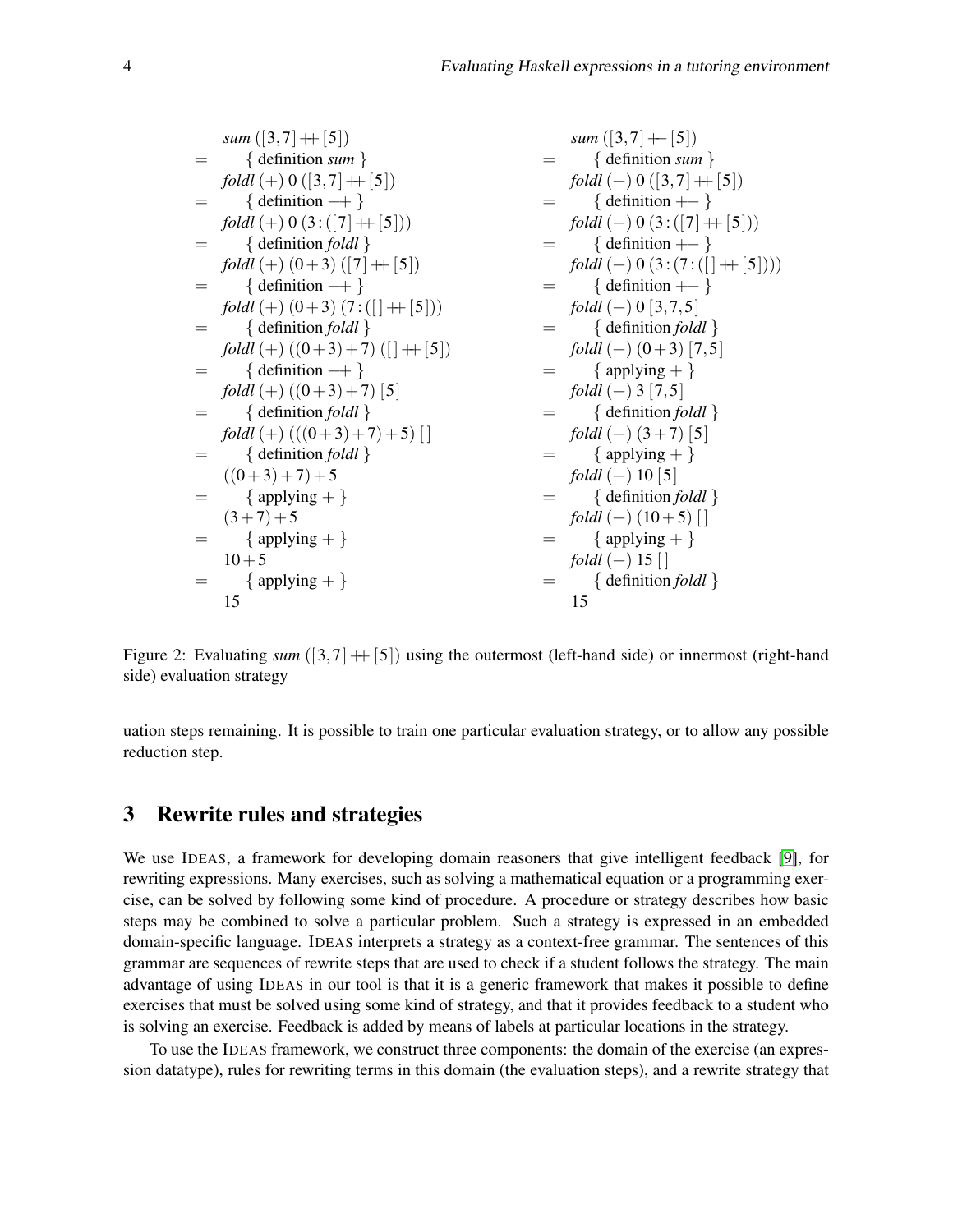data *Expr* = *App Expr Expr* -- application | *Abs String Expr* -- lambda abstraction | *Var String* -- variable | *Lit Int* -- integer -- smart constructors  $appN = fold App$  -- n-ary application  $nil \qquad = Var \cdot \lceil \rceil$ " *cons x xs* = *appN* (*Var* ":")  $[x, xs]$ 

<span id="page-6-0"></span>Figure 3: Datatype for expressions

combines these rules. Other components, such as parsing, pretty-printing, and testing expressions for equality, are omitted in this paper.

Figure [3](#page-6-0) defines an expression datatype with application, lambda abstraction, variables, and integers, together with some helper functions for constructing expressions. The *Var* constructor is also used to represent datatype constructors (e.g., constructor : for building lists).

#### <span id="page-6-1"></span>3.1 Rewrite rules

We introduce a rewrite rule for each function (and operator) from the prelude. The rewrite rules are based on datatype-generic rewriting technology [\[21\]](#page-17-8), where rules are constructed using operator  $\rightarrow$ . This operator takes expressions on the left-hand side and the right-hand side. Based on *sum*'s definition, we define the rewrite rule for *sum* as follows:

```
sumRule ::Rule Expr
sumRule = describe "Calculate the sum of a list of numbers" $
  rewriteRule "eval.sum.rule" $
    Var "sum" \rightsquigarrow appN (Var "foldl") [Var "+",Lit 0]
```
Each rule has an identifier (here "eval.sum.rule") that is used for identifying the rewrite step, and optionally also a description for explaining the step. The descriptions of the prelude functions are taken from the appendix of Hutton's textbook [\[12\]](#page-16-0). Note that functions such as *describe*, *rewriteRule*, operator  $\rightarrow$  and type constructor *Rule* are provided by the IDEAS framework.

The rewrite rule for *foldl*'s definition is more involved since it uses pattern matching. The pattern variables in *foldl*'s definition are turned into meta-variables of the rewrite rule by introducing these variables in a lambda abstraction:

```
foldlRule ::Rule Expr
foldlRule =
   describe "Process a list using an operator that associates to the left" $
   rewriteRules "eval.foldl.rule"
      [\lambda f \, v \, x \, xs \rightarrow appN \, (Var \text{ "foldl"}) [f, v, nil] \rightsquigarrow v\lambdaf v x x s \rightarrow appN (Var "foldl") [f, v, cons x x s] \rightsquigarrowappN (Var "foldl") [f, appNf[v, x], xs]]
```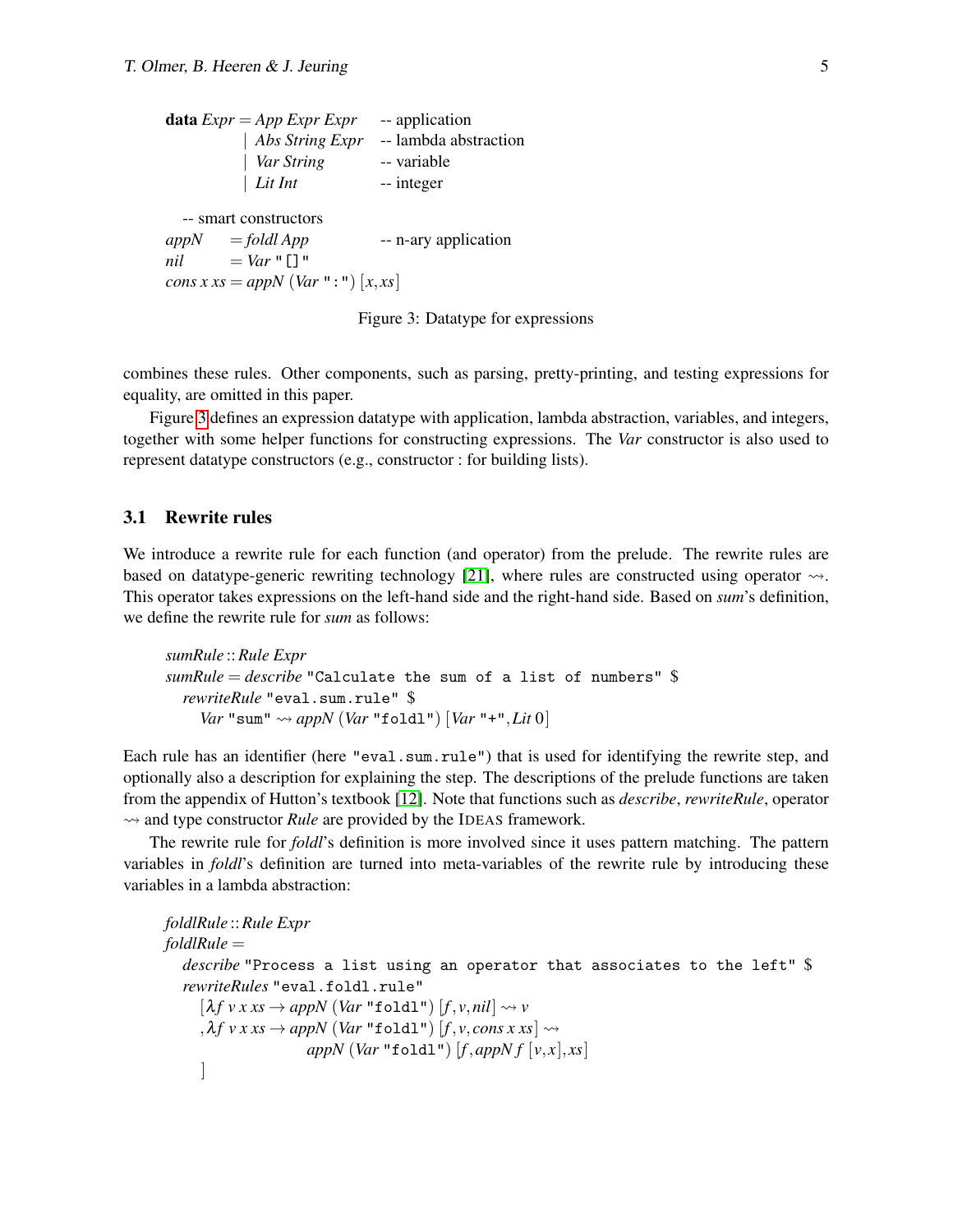| Combinator             | Description              | Combinator         | Description                                     |
|------------------------|--------------------------|--------------------|-------------------------------------------------|
| $s \ll t$              | first $s$ , then $t$     | sequence xs        | generalizes sequence $(\llgtrless)$ to lists    |
| $s \Leftrightarrow t$  | either s or $t_1$        | alternatives xs    | generalizes choice $(\Leftrightarrow)$ to lists |
| $s \triangleright t$   | apply $s$ , or else $t$  | repeat s           | apply s as long as possible                     |
| $\operatorname{fix} f$ | fixed point combinator   | $child$ n s        | apply $s$ to the $n$ -th child                  |
| label $\ell$ s         | attach label $\ell$ to s | <i>outermost s</i> | apply s at left-most outermost position         |
| succeed                | always succeeds          | spinebu s          | apply $s$ to the left-spine (bottom-up)         |
|                        |                          | checkCurrent p     | succeeds if predicate $p$ holds                 |

<span id="page-7-0"></span>Figure 4: Strategy combinators

The rewrite rules *sumRule*, *foldlRule*, and *appendRule* (for operator  $+$ ) have an intensional representation with a left- and right-hand side, which does not only make the rules easier to define, but also lets us generate documentation for the rule, take the inverse of the rule, or alter the matching algorithm for the rule's left-hand side (e.g., to take associativity of an operator into account).

Besides the rewrite rules, we also introduce a rule for the primitive addition function (*addRule*), and a rule for beta-reduction. Adding two integers cannot be defined by a rewrite rule, and therefore we use the function *makeRule* from the IDEAS framework to turn a function of type  $\text{Expr} \rightarrow \text{Maybe}$  *Expr* into a value of type *Rule Expr*.

*addRule* ::*Rule Expr addRule* = *describe* "Add two integers" \$ *makeRule* "eval.add.rule" *f* where *f* ::*Expr* → *Maybe Expr f* (*App* (*App* (*Var* "+") (*Lit x*)) (*Lit y*)) = *Just* \$ *Lit* (*x*+*y*)  $f = \text{Nothing}$ 

In a similar way we define *betaReduction* :: *Rule Expr* that reduces expressions of the form  $(\lambda x \rightarrow e_1) e_2$ by using *makeRule* and implementing a capture-avoiding substitution.

#### 3.2 Rewrite strategies

The embedded domain-specific language for specifying rewrite strategies in IDEAS defines several generic combinators to combine rewrite rules into a strategy [\[9\]](#page-16-6). We briefly introduce the combinators that are used in this paper. The combinators are summarized in Figure [4.](#page-7-0)

Rewrite rules are the basic building block for composing rewrite strategies. All strategy combinators in the IDEAS framework are overloaded and take rules or strategies as arguments. The sequence combinator ( $\ll$ ) specifies the sequential application of two strategies. The choice combinator ( $\ll$ ) defines that either the first operand or the second operand is applied: combinator *alternatives* generalizes the choice combinator to lists. The left-biased choice combinator  $(\triangleright)$  only tries the second strategy if the first strategy fails. Combinator *repeat* is used for repetition: this combinator applies its argument strategy as often as possible. The fixed point combinator *fix* is used to explicitly model recursion in the strategy. It takes as argument a function that maps a strategy to a new strategy. We can use labels at any position in the strategy to specialize the feedback that is generated.

The strategy language supports all the usual traversal combinators such as*innermost* and *oncebu* [\[30\]](#page-17-9). The strategy *child n s* applies strategy *s* to the *n*-th child and can be used to define other generic traversal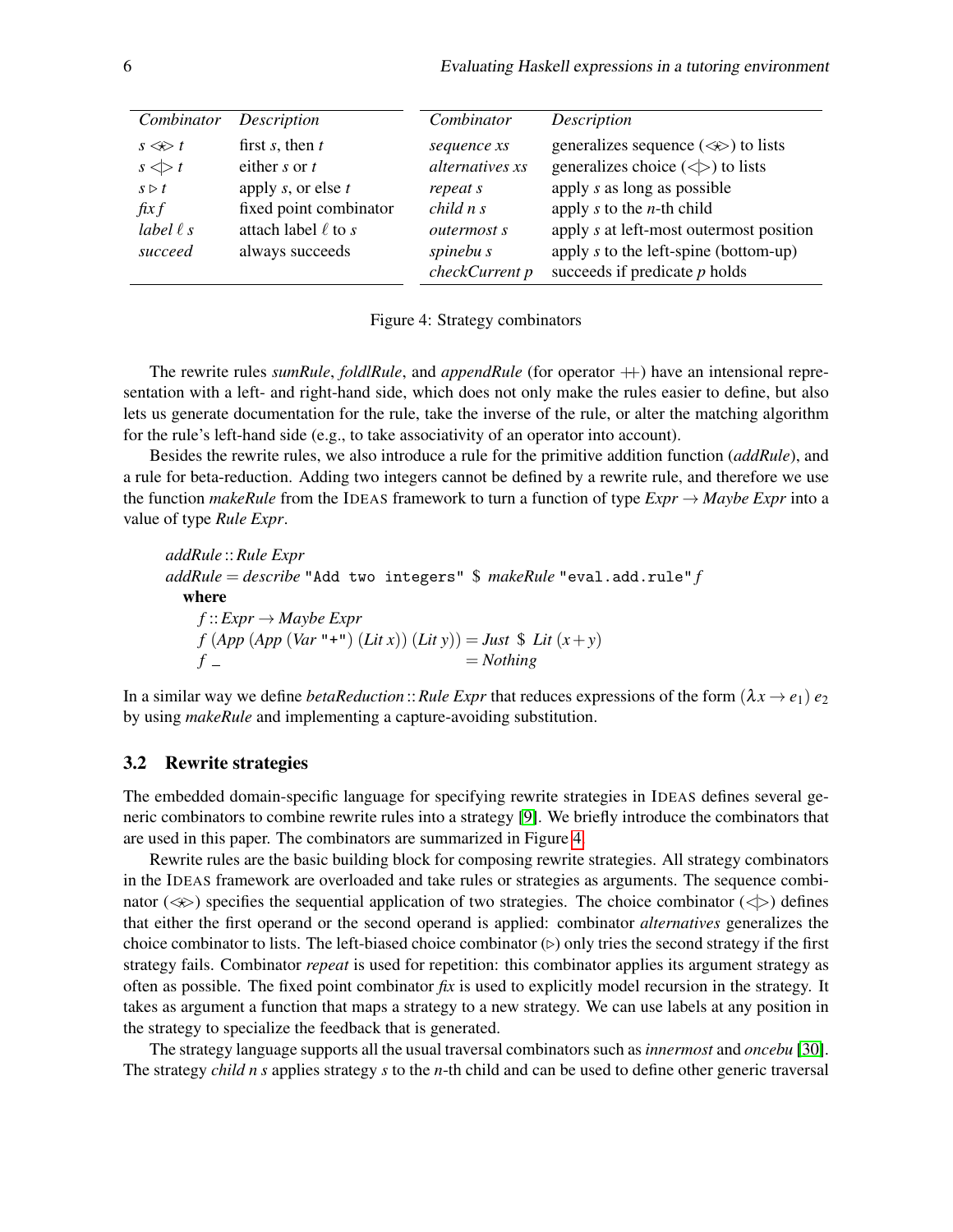```
isApp::Expr \rightarrow BoolisApp (App \_ ) = TrueisApp = FalseisFun::String \rightarrow Int \rightarrow Expert \rightarrow BoolisFun \; \mathit{fn} \; 0 \; (Var \; s) = \mathit{fn} == sisFunfn n (App f = isFunfn (n-1) fisFun_{--} = False
```
<span id="page-8-0"></span>

combinators. Combinator *checkCurrent* takes a predicate and only succeeds if the predicate holds for the current expression.

An evaluation strategy defines in which order sub-expressions are reduced. We can use the standard left-most outermost (or innermost) rewrite strategy to turn the rewrite rules into an evaluation strategy:

*rules*::[*Rule Expr*] *rules* = [*sumRule*,*foldlRule*,*appendRule*,*addRule*,*betaReduction*] *evalOutermost* ::*LabeledStrategy* (*Context Expr*) *evalOutermost* = *label* "eval.outer" \$ *outermost* (*alternatives* (*map liftToContext rules*))

Note that we use the *Context* type from the IDEAS framework as a zipper [\[11\]](#page-16-7) datatype for traversing expressions. A zipper maintains a sub-expression that has the focus, and is used by traversal combinators such as *outermost*. We lift the rules to the *Context* type with the function *liftToContext* :: *Rule a*  $\rightarrow$ *Rule* (*Context a*) that applies the rule to the sub-expression that currently has the focus.

The attentive reader will have noticed that the *evalOutermost* strategy does not result in the evaluation that is shown on the left-hand side of Figure [2.](#page-5-1) Evaluation of a *foldl* application is driven by pattern matching on the function's third argument (the list). The expression at this position should first be evaluated to weak-head normal form (whnf), after which we can decide which case to take. We define a rewrite strategy that first checks that *foldl* is applied to exactly three arguments, then brings the third argument to weak-head normal form, and finally applies the rewrite rule for *foldl*. We need a strategy that can evaluate an expression to weak-head normal form, and pass this as an argument to the strategy definition.

| foldlS:: Strategy (Context Expr) $\rightarrow$ LabeledStrategy (Context Expr) |                                                          |  |  |  |
|-------------------------------------------------------------------------------|----------------------------------------------------------|--|--|--|
| foldlS whnf = label "eval.foldl" $\$                                          |                                                          |  |  |  |
| checkCurrent (isFun "fold1" 3)                                                | -- check that <i>foldl</i> has exactly 3 arguments       |  |  |  |
| $\Leftrightarrow$ arg 3 3 whnf                                                | -- bring the third argument (out of 3) to whnf           |  |  |  |
| $\Leftrightarrow$ liftToContext foldlRule                                     | -- apply the rewrite rule for <i>foldl</i> 's definition |  |  |  |

The predicate *isFun* (defined in Figure [5\)](#page-8-0) tests whether an expression is a function application of a specific function with an exact number of arguments. We define the strategy combinator *arg i n s*, used in the definition of *foldlS*, to apply strategy *s* to the *i*-th argument of a function application with *n* arguments. For the last argument  $(i == n)$ , we apply *s* to the second sub-expression of an application. Otherwise, we visit the first sub-expression and call *arg* recursively. The combinator is not defined for *i*>*n*.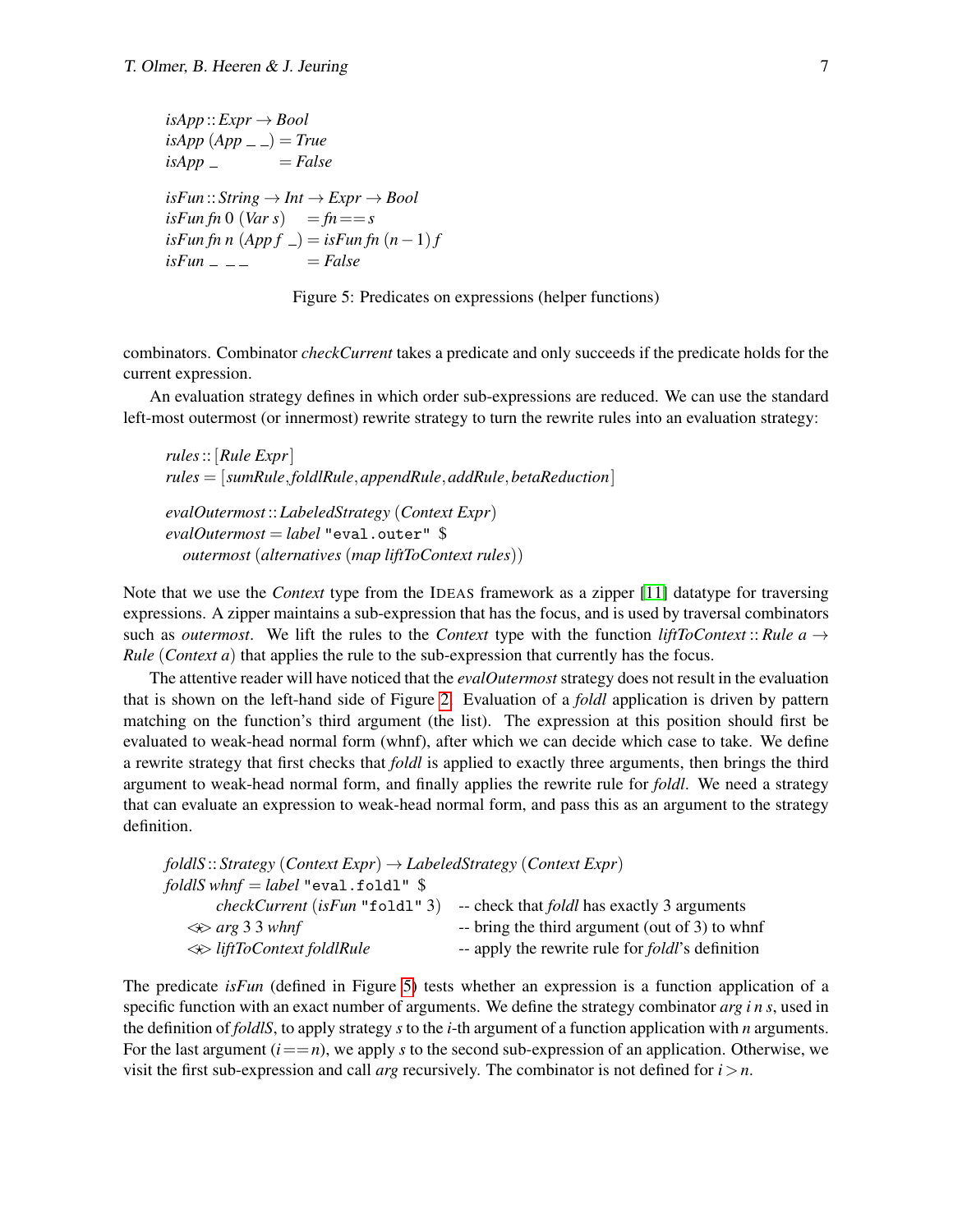$arg$  ::*Int*  $\rightarrow$  *Int*  $\rightarrow$  *Strategy* (*Context a*)  $\rightarrow$  *Strategy* (*Context a*)  $arg i n s$   $i == n = child 1 s$  $\vert i \, < n \vert$  = *child* 0 (*arg i* (*n* − 1) *s*)

We also give the evaluation strategy for the definition of the append function, to emphasize its similarity with the definition of *foldlS*. Other function definitions have a similar evaluation strategy.

*appendS* :: *Strategy* (*Context Expr*) → *LabeledStrategy* (*Context Expr*) *appendS whnf* = *label* "eval.append" \$ *checkCurrent* ( $i$ *sFun* "++" 2) -- check that append ( $+$ ) has exactly 2 arguments  $\iff$  *arg* 1 2 *whnf* -- bring the first argument (out of 2) to whnf <?> *liftToContext appendRule* -- apply the rewrite rule for append's definition

Evaluating an expression to weak-head normal form is a fixed-point computation over the evaluation strategies for the definitions, since each definition takes the *whnf* strategy as an argument. We combine the evaluation strategies with the rewrite rule for beta-reduction, apply it to the left-spine of an application (in a bottom-up way), and repeat this until the strategy can no longer be applied. This brings the expression in weak-head normal form.

*prelude* ::[*Strategy* (*Context Expr*) → *LabeledStrategy* (*Context Expr*)] *prelude* = [*sumS*,*foldlS*,*appendS*,*addS*] *spinebu* :: *Strategy* (*Context Expr*) → *Strategy* (*Context Expr*) *spinebu s* =  $fix \$ \ \lambda x \rightarrow (checkCurrent \ isApp \ \lll \ \text{child } 0 \ x) \triangleright s$ *evalWhnf* ::*LabeledStrategy* (*Context Expr*)  $evalWhnf = label$  "eval.whnf" \$  $fix$  \$  $\lambda whnf \rightarrow$ *repeat* (*spinebu* (*liftToContext betaReduction*  $\langle \rangle$  *alternatives* [*f whnf*  $|f \leftarrow$  *prelude*]))

The *repeat* combinator in the definition of *evalWhnf* applies its argument strategy zero or more times. For example, the strategy does not have to be applied for an expression that already is in weak-head normal form, and is applied twice to rewrite the expression (*id id*) 3 into *id* 3 and then 3 (where *id* is Haskell's identity function).

The result of applying *evalWhnf* to the expression *sum* ([3,7]  $+$  [5]) gives the calculation shown in Figure [2](#page-5-1) on the left-hand side. To fully evaluate a value (such as a list), we have to repeat the *evalWhnf* strategy for the sub-parts of a constructor.

#### 3.3 User-defined function definitions

From an educational viewpoint it is interesting to experiment with different function definitions for the same function and to observe the implications. For example, the function *sum* can be defined using *foldl*, *foldr*, the strict *foldl'*, or as an explicit recursive definition. This feature is also interesting for instructors who would like to incorporate the tool into their course on functional programming because they can then use their own examples to explain programming concepts to their students.

Multiple functions definitions can be added by giving each definition a different name (for instance, sum, sum', and sum'') and by manually adding rewrite rules and evaluation strategies for these definitions. However, this approach has some drawbacks. To define rewrite rules and evaluation strategies, the maintainer of the prototype (probably the instructor) needs to have knowledge of the datatype for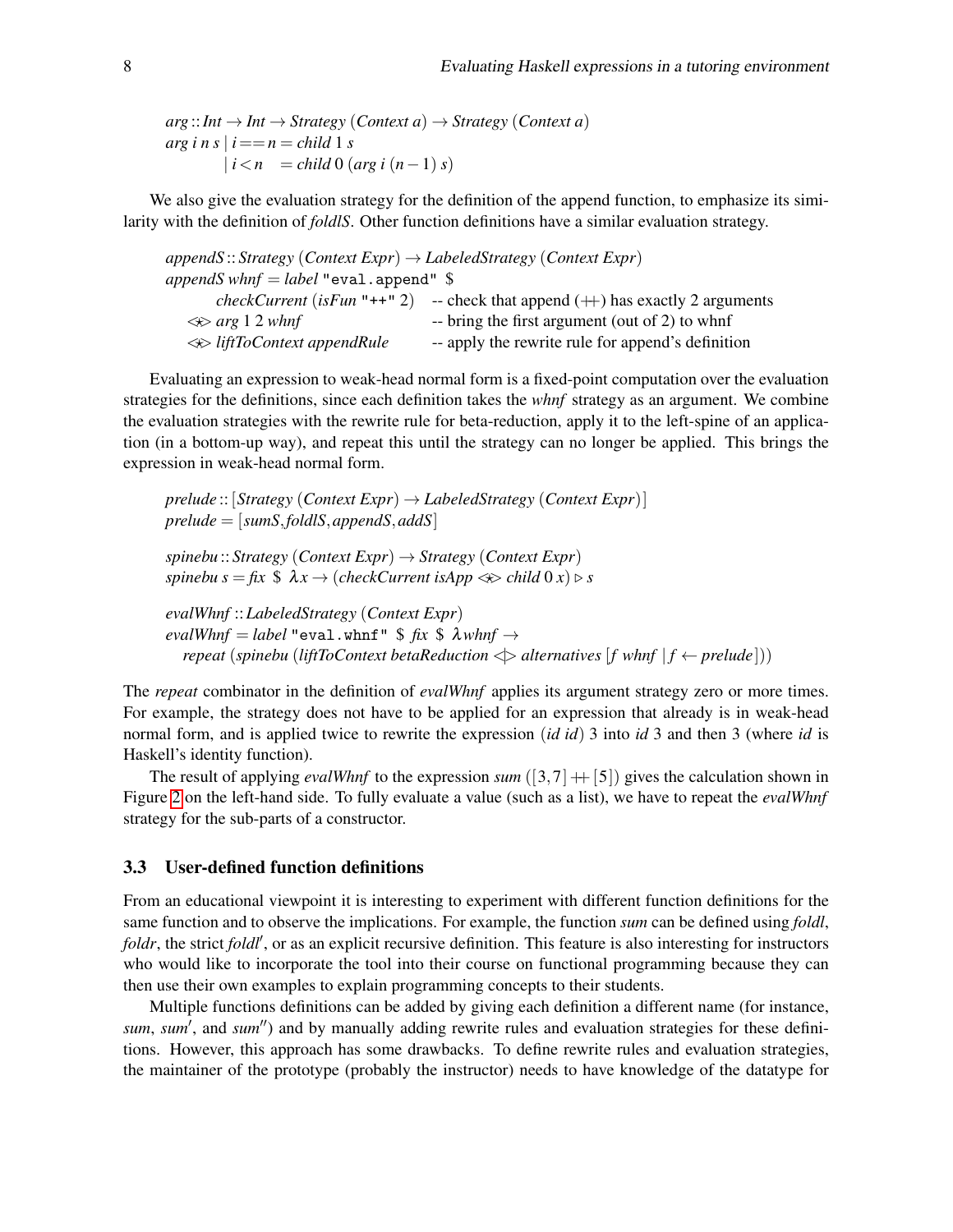| <b>data</b> $Pat = PCon String [Pat]$ | -- pattern constructor |
|---------------------------------------|------------------------|
| $\vert$ PVar String                   | -- pattern variable    |
| $Plit Int$                            | -- integer pattern     |

**data**  $Def = Def$  *String*  $[Pat]$  *Expr* -- function definition

<span id="page-10-0"></span>Figure 6: Datatype for patterns and function definitions

Haskell expressions and of the internal implementation to construct rules and evaluation strategies. After adding definitions, the prototype needs to be recompiled, and hence a maintainer also needs a complete build environment (Haskell compiler and libraries used). Another disadvantage is that the translation of function definitions to rewrite rules is a manual, error-prone process.

Function definitions have rewrite rules and evaluation strategies of a similar structure. An alternative approach to manually adding rewriting strategies is therefore to generate rewrite rules and evaluation strategies from function definitions. These function definitions can be defined in a Haskell source file, and using annotations [\[7\]](#page-16-8) we can add a description to every function definition. Annotations are multiline comments, so the file remains a valid Haskell source file. Annotations have an identifier, for instance DESC for description, which is used by the prototype to interpret the string after DESC as the rule description. With this approach there is a single file, located on the web server, that contains the function definitions, and their corresponding descriptions. No knowledge of the tool's internal implementation is required to add or change function definitions. An example of such a file is given below:

{-# DESC *sum* defined with a *foldr* to sum up all elements of a list. #-}  $sum' = foldr (+) 0$ 

{-# DESC *sum* defined recursively to sum up all elements of a list. #-} *sum*"  $|$  = 0  $sum''(x:xs) = x + sum'' xs$ 

{-# DESC *double* function to double a number. #-} *double*  $x = x + x$ 

We name this file the evaluator's *prelude* because it defines the functions that can be used in the evaluator. Notice that primitive functions (such as the operator  $+)$  cannot be defined in the prelude file. Primitive functions are functions that cannot be implemented directly in Haskell and are provided natively by the compiler.

The function definitions given in the example prelude file use pattern matching. The left-hand side of the equal sign consists of the function name and zero or more patterns. If the function name and the patterns match with a particular expression the expression is rewritten to the expression at the right-hand side of the equal sign (after substituting the pattern variables). Figure [6](#page-10-0) defines a datatype for patterns and function definitions.

A function definition can have multiple function bindings. For example, the function *foldl* has a binding for the empty list and the non-empty list. In the remainder of the paper we will only consider function definitions with one binding. Definitions with more bindings can be supported by combining generated rules and strategies. An evaluation strategy is generated for each function binding, and these strategies are tried in order of appearance in the corresponding definition. For this, we use the strategy combinator  $\triangleright$  from the IDEAS framework.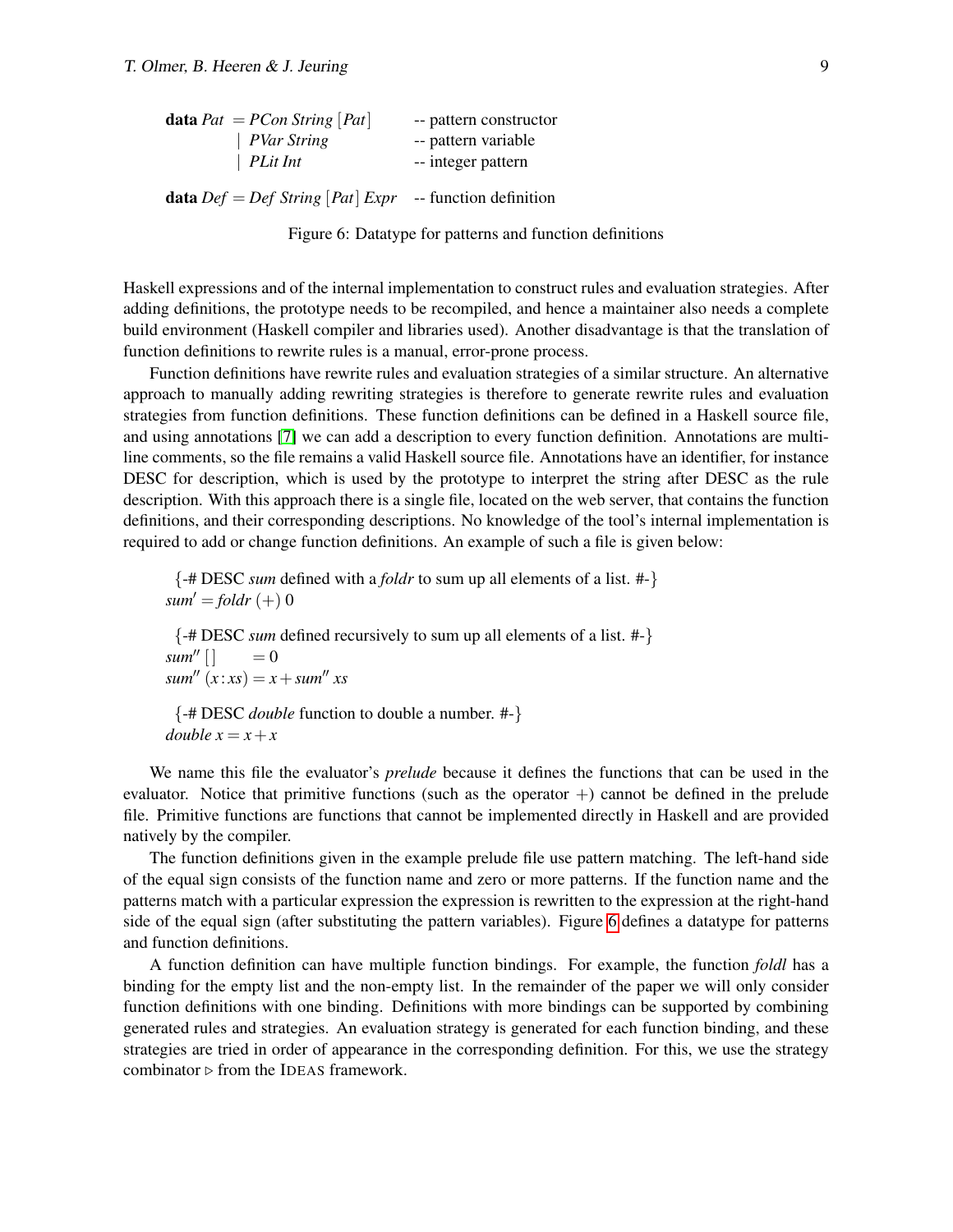Generation of rewrite rules. We need a function that takes a rule identifier (that may contain a description) and a function definition and turns these into a rewrite rule for expressions.

*genRule* ::*Id* → *Def* → *Rule Expr*

Rewrite rules are constructed with operator  $\sim$  that expects two expressions as its operands. Hence, we need a function to convert the patterns on the left-hand side of a definition into an expression.

*patToExpr*::*Pat* → *Expr*  $patToExpr$   $(PCon s ps) = appN$   $(Var s)$   $(map)$   $patToExpr$   $ps)$  $patToExpr(PVar s) = Var s$  $patToExpr$  ( $PLit n$ ) = *Lit n* 

Note that the pattern variables of a function definition act as meta-variables in the rewrite rule, and the corresponding variables on the right-hand side have to be substituted when the rewrite rule is applied. We omit the definition of *genRule* that uses *patToExpr*.

Generation of evaluation strategies. We can generate an evaluation strategy for a function definition used in the outermost evaluation strategy based on pattern matching. Such an evaluation strategy consists of three steps: check the name of the function, bring some arguments to weak-head normal form, and apply the definition's rewrite rule. We first focus on the second step of bringing arguments to weak-head normal form and define strategy combinator *args* for applying a list of strategies to the arguments of a function application. We reuse combinator *arg*:

*args*::[*Strategy* (*Context a*)] → *Strategy* (*Context a*) *args xs* = *sequence* [*arg i* (*length xs*) *s*  $|(i,s) \leftarrow zip [1..|xs]$ 

The function *patS* constructs an evaluation strategy for a given pattern. For pattern variables, nothing has to be evaluated. For a pattern constructor, we bring the expression to weak-head normal form, check the name of the constructor, and then recursively deal with the constructor's sub-patterns. For a literal pattern, we bring the expression to weak-head normal form and then check whether it is the same number.

```
patS::Strategy (Context Expr) \rightarrow Pat \rightarrow Strategy (Context Expr)patS whnf (PCon s ps) = whnf \ll pattList S whnf s pspatS whnf (PVar s) = succeedpatS whnf (PLit n) = whnf \ll checkCurrent (==Lit n)
patListS::Strategy (Context Expr) \rightarrow String \rightarrow [Pat] \rightarrow Strategy (Context Expr)patListS whnf s ps = checkCurrent (isFun s (length ps))
                    \iff args (map (patS whnf) ps)
```
Function *genEvalStrat* takes a rule identifier, a function definition and the weak-head normal form strategy and returns an evaluation strategy for that function definition. First, arguments are evaluated by *patListS*. Second, the generated rewrite rule for the definition is applied.

*genEvalStrat* ::*Id* → *Def* → *Strategy* (*Context Expr*) → *Strategy* (*Context Expr*) *genEvalStrat rId* (*Def s ps e*) *whnf* = *patListS whnf s ps* <?> *liftToContext* (*genRule rId* (*Def s ps e*))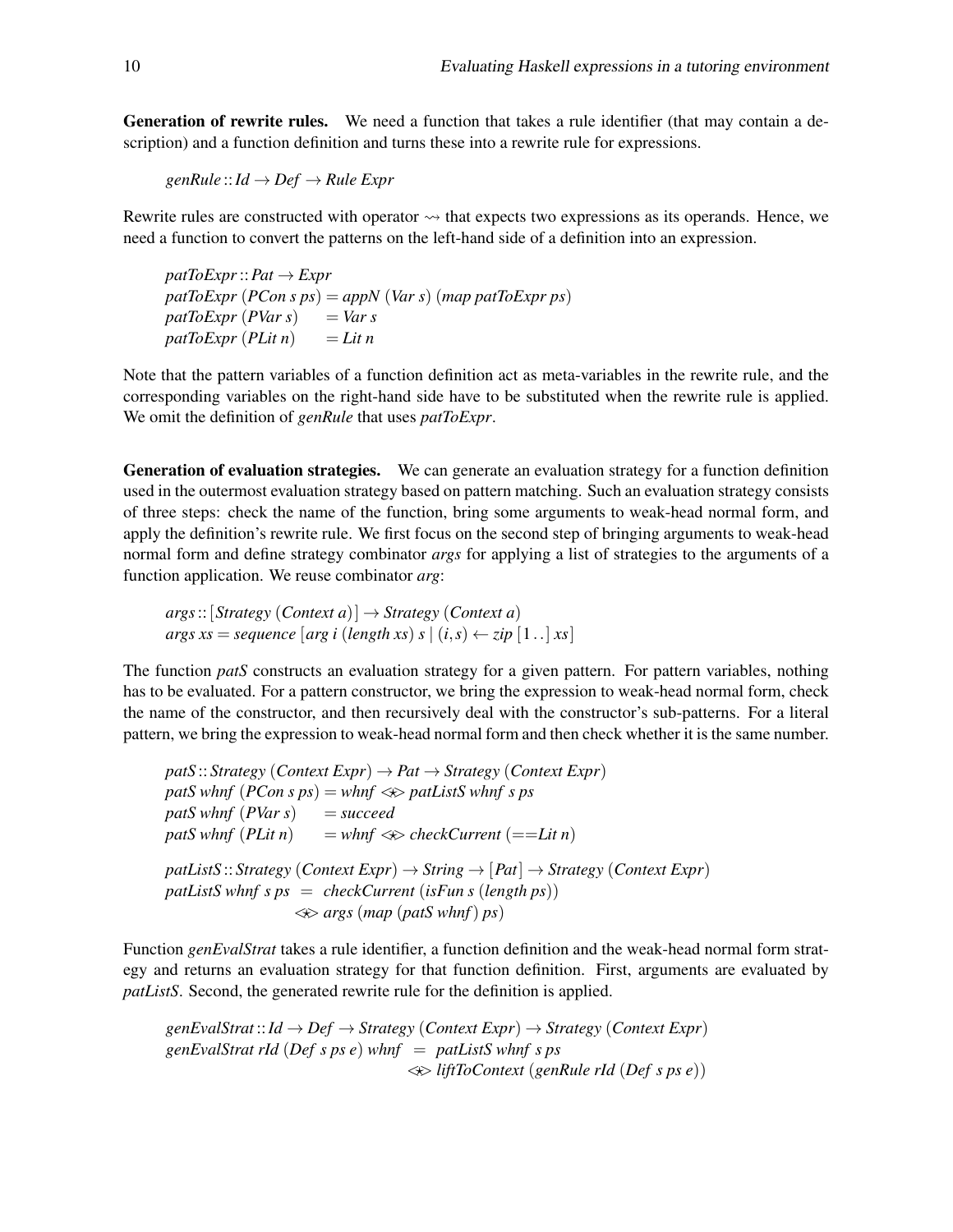

<span id="page-12-1"></span>Figure 7: Component diagram of the prototype

The generated evaluation strategy defined above does not behave correctly for multiple or nested patterns. The strategy  $s \llg t$  only succeeds if both *s* and *t* succeed. In the context of an evaluation strategy this is undesirable because the effect of partly evaluating expressions with strategy *s* is undone (and cannot be observed) if strategy *t* fails. The solution is to replace all occurrences of  $\ll\gg$  (and derived combinators such as *sequence*) in the generated strategy by a new combinator  $\ll_{\star}$ , which we define as:

 $(\llangle)$ :: *Strategy a*  $\rightarrow$  *Strategy a*  $\rightarrow$  *Strategy*  $s \ll t = s \ll (t \triangleright$  *succeed*)

## <span id="page-12-0"></span>4 Prototype

The prototype for practicing with evaluation steps is divided into a number of separate components. Figure [7](#page-12-1) shows the component model of the prototype: it consists of a front-end, a back-end, and a strategy component. The strategy component contains all rewrite rules and rewrite strategies for a certain evaluation strategy. The back-end component uses the external components IDEAS and Helium, and reads the prelude file with function definitions that resides on the server. This paper focuses on the back-end and strategy components.

In the future we hope to integrate the evaluator with the ASK-ELLE programming tutor [\[7\]](#page-16-8) for learning Haskell. This tutor supports students in solving introductory programming exercises by providing hints on how to continue, and by diagnosing intermediate programs that are submitted by a student. Having a stepwise evaluator in the ASK-ELLE environment is promising because it allows students to see their programs being evaluated, and to pinpoint mistakes in their definitions (e.g. by evaluating a counter-example). ASK-ELLE is also build on top of the IDEAS framework and the Helium compiler. Decomposing the evaluator into components, some of which are shared with ASK-ELLE, should make future integration easier.

Front-end. The front-end is web-based and written in HTML and JavaScript. It uses JSON to communicate with the back-end. It provides an interface to inspect the evaluation of a Haskell expression or to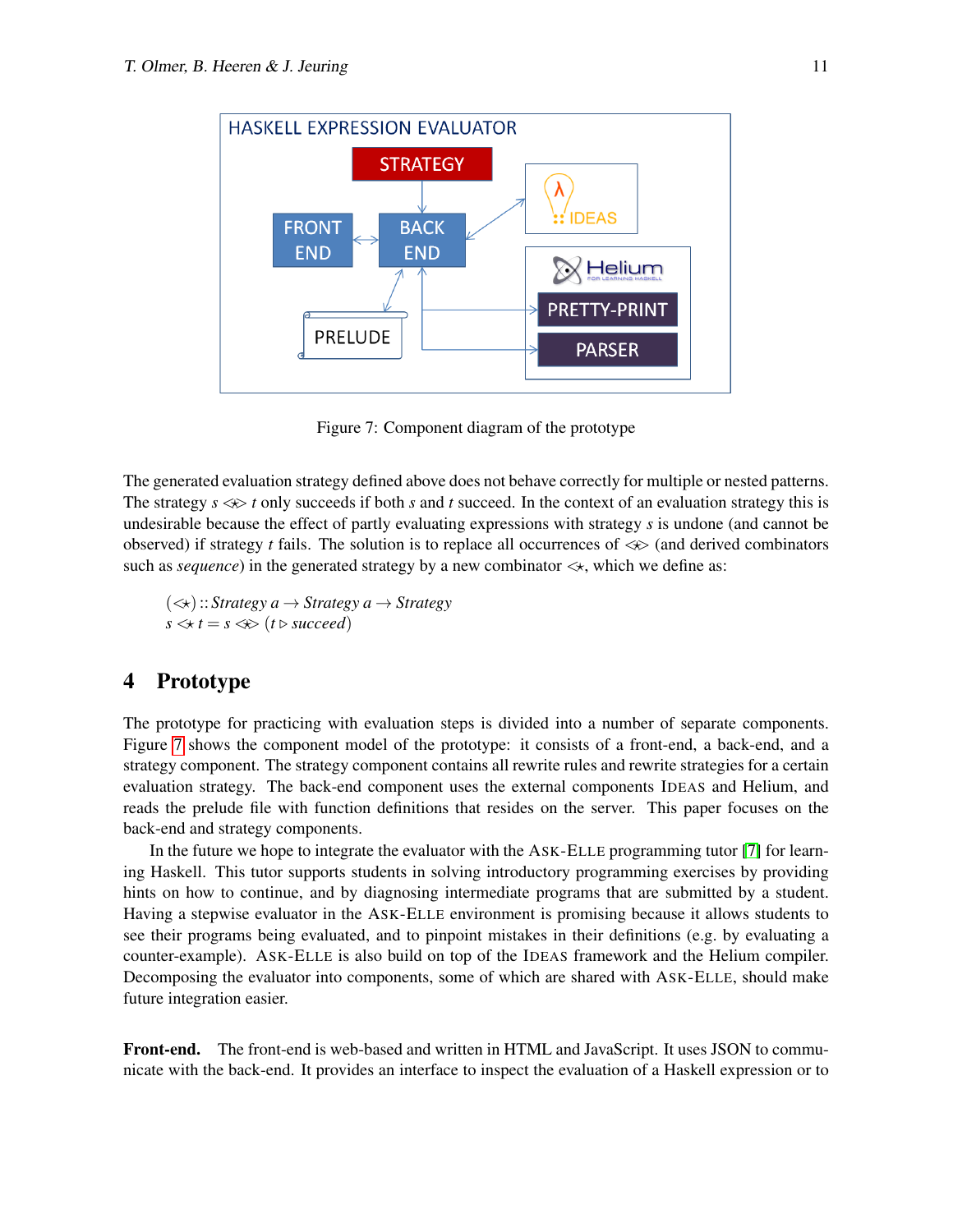practice with the evaluation of a Haskell expression. The prototype front-end can easily be replaced by another front-end and the purpose of this prototype front-end is to show what kind of IDEAS services [\[8\]](#page-16-9) can be used.

A user can select an example Haskell expression by clicking on the 'Select' button (see Figure [1\)](#page-3-0) or she can enter a Haskell expression. The prototype currently only supports a subset of the Haskell syntax, so it is possible that this operation fails. After typing or selecting a Haskell expression the user can choose between the innermost evaluation strategy and the outermost evaluation strategy. The user can now call several standard IDEAS services such as the service for calculating the number of steps left, getting information about the next rule that should be applied, or finding out what the result is of applying the rule. The user can fill in the next evaluation step, possibly with the help of the services, and click on the button 'Diagnose' to see if the provided next step is the correct step according to the strategy.

The string representation of a rule is used by the feedback service that gives information about the next rule that should be applied. This string representation can be modified in a script file [\[8\]](#page-16-9) where rule identifiers are mapped to textual representations. Every rewrite rule has an identifier. For example, the identifier of the *foldl* rewrite rule is "eval.foldl.rule" (Section [3.1\)](#page-6-1). This identifier is mapped to 'Apply the fold left rule to process a list using an operator that associates to the left' in the script file. This script file can be changed without recompiling the evaluator, which makes it possible to easily adapt the information, for example to support feedback in another language.

Back-end. The back-end is developed in Haskell, and uses the Helium compiler [\[10\]](#page-16-10) for parsing and pretty-printing expressions. The back-end operates as a glue component that connects all other components. It receives a string from the front-end, uses the Helium compiler to parse the string, and converts the abstract syntax tree produced by Helium to the expression datatype. The back-end receives expression results from IDEAS, converts values from the expression datatype back to Helium's expression datatype, and uses the Helium compiler to convert this value to a string. This string is presented to the user using the front-end.

To determine if a provided step follows the evaluation strategy, the IDEAS framework is instantiated with functionality for determining if the provided expression is equal to the expected expression. The evaluator therefore needs to implement two functions that are required by the framework: one function to determine if two expressions are semantically equivalent, and one function to determine if two expressions are syntactically equivalent. Syntactic equivalence is obtained by deriving an instance of the *Eq* type class for the *Expr* datatype. Semantic equivalence is more subtle because a student may submit an expression that is syntactically different from the expression we expect to get from the step, but semantically the same. Semantic equivalence is defined by using a function that applies the rewrite strategy until it cannot be applied any further and returns *True* if both results are the same. With these two functions we can also spot mistakes in rewrite steps, even when an incorrect expression happens to produce the same result.

Survey. We carried out a small survey to find out if the tool has potential in an educational setting. We invited instructors of functional programming courses at several universities, primarily but not only in the Netherlands, and students that follow or completed the functional programming course at the Open Universiteit to experiment with the prototype, and to answer open-ended and closed-ended questions about the tool. All participants were approached via email on April 30, 2014. By May 12, 7 instructors (out of 8) and 9 students (out of 29) completed the survey. All questions and answers are included in the first author's master's thesis [\[22\]](#page-17-10). We discuss the most important observations.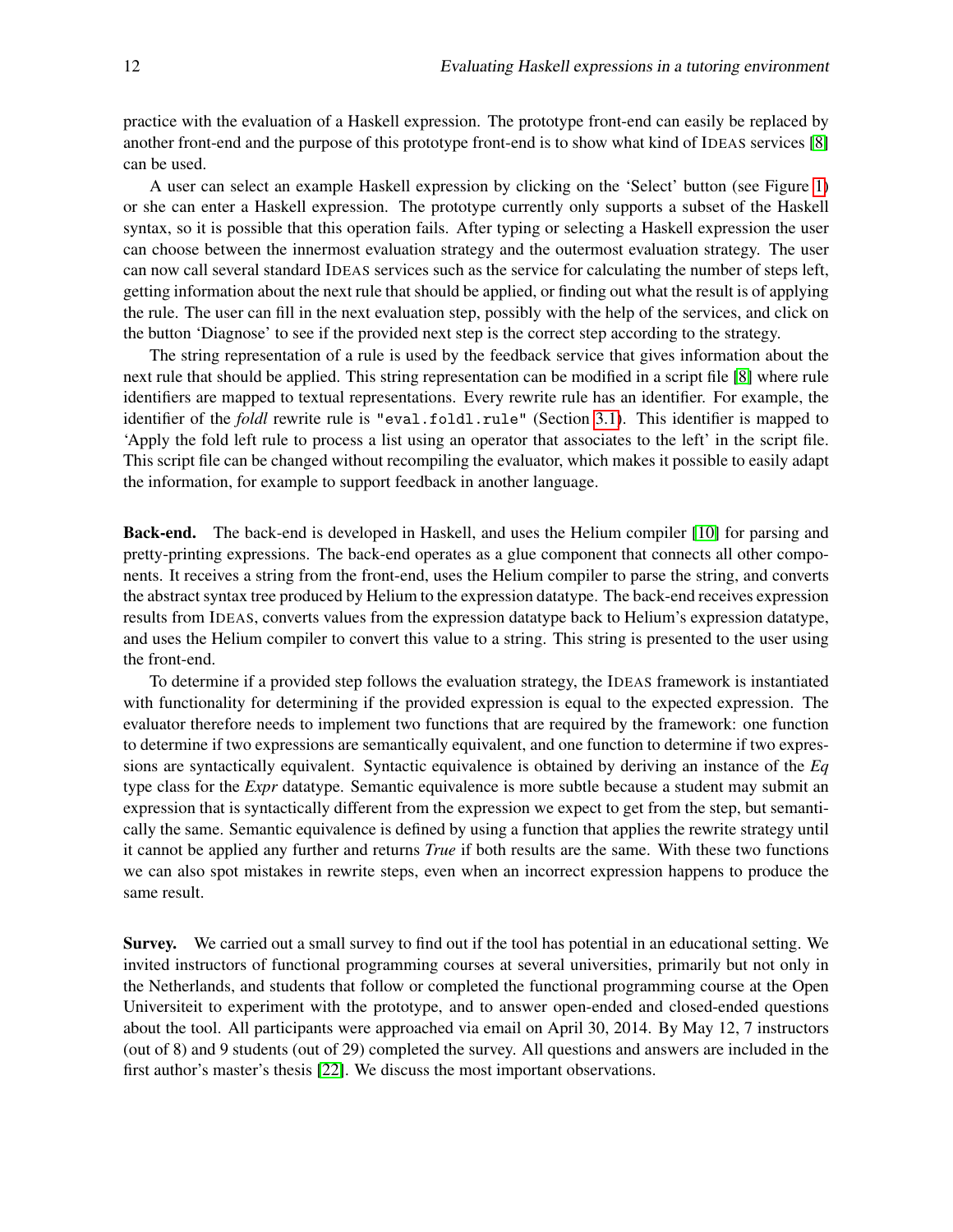All participants agree that it is useful for students following an introductory course in functional programming to inspect how an expression is evaluated. Eleven participants agree that it is also useful to inspect multiple evaluation strategies. One student argued that the examples in Hutton's textbook [\[12\]](#page-16-0) are sufficient to get a good understanding of the evaluation steps, and two participants argued that inspecting evaluation steps according to multiple evaluation strategies may be confusing for those who start programming for the first time. There is less consensus about the question if more evaluation strategies should be supported. Four instructors argue that lazy evaluation should be supported because it is very subtle, but two other instructors argue that this is too much for the basic understanding of programming concepts. Another instructor thinks it would be nice to add lazy evaluation, but is not sure if this is worth the effort. Students find the addition of lazy evaluation useful.

Practicing with the evaluation steps was well received by all participants. Three participants argue that it is only useful at the very start, and that students can quickly become bored by entering all evaluation steps. Another remark from an instructor is that studying evaluation steps is not the only way to reason about a program. To ensure that students do not get bored quickly it might be useful to skip certain evaluation steps. However, participants disagree about whether or not this feature should be supported. Five instructors and one student argue that it should not be possible to skip steps to illustrate that each step is necessary. The other participants would like to see this feature added to the prototype.

Nine participants find it possibly useful to add user-defined function definitions and to adjust function definitions to be able to inspect the effect of these changes on the evaluation of expressions. Three participants do not find this useful and think support for prelude functions is sufficient. Some participants suggest to also show the function definitions. This could help students in understanding the evaluation steps. Another suggestion is to show a derivation according to multiple evaluation strategies side by side, so that the student can easily observe the differences. Some participants also suggest to detect if an expression cannot be evaluated according to the innermost strategy and notify the user accordingly.

It is clear that instructors not always agree upon desirability of features. Therefore, it is important that features are configurable for instructors, and that an instructor can adapt the tool to her own course.

#### <span id="page-14-0"></span>5 Related work

There are roughly three approaches to inspect the evaluation steps of a Haskell expression: trace generation, observing intermediate data structures, and using rewrite rules. The central idea of the trace generation approach, which is mainly used for debugging, is that every expression is transformed into an expression that is supplemented with a description in the trace. The trace information is saved in a datatype that can be viewed by a trace viewing component. There are two methods for trace generation. The first method is to instrument Haskell source code. Pure Haskell functions are transformed to Haskell functions that store the evaluation order in a certain datatype that can be printed to the user. This approach is used to show complete traces in so called redex trail format [\[27\]](#page-17-3), and this is also the approach used in the Hat debug library [\[5\]](#page-16-11). An advantage of this method is that it is completely separated from the compiler, so it does not matter which compiler is used. A disadvantage of this method is that the instrumentation of the original code can alter the execution of the program. The second method, which is used for example by WinHIPE [\[24\]](#page-17-11), is to instrument the interpreter. The advantage of this method is that the execution of the program is exactly the same, but a disadvantage is that the interpreter (part of the compiler) needs to be adjusted. The approach to observe intermediate data structures, which is also mainly used for debugging, is used in the Hood debugger [\[27\]](#page-17-3). The approach to specify rewrite rules to inspect the evaluation of expressions is used for example in the stepeval project where a subset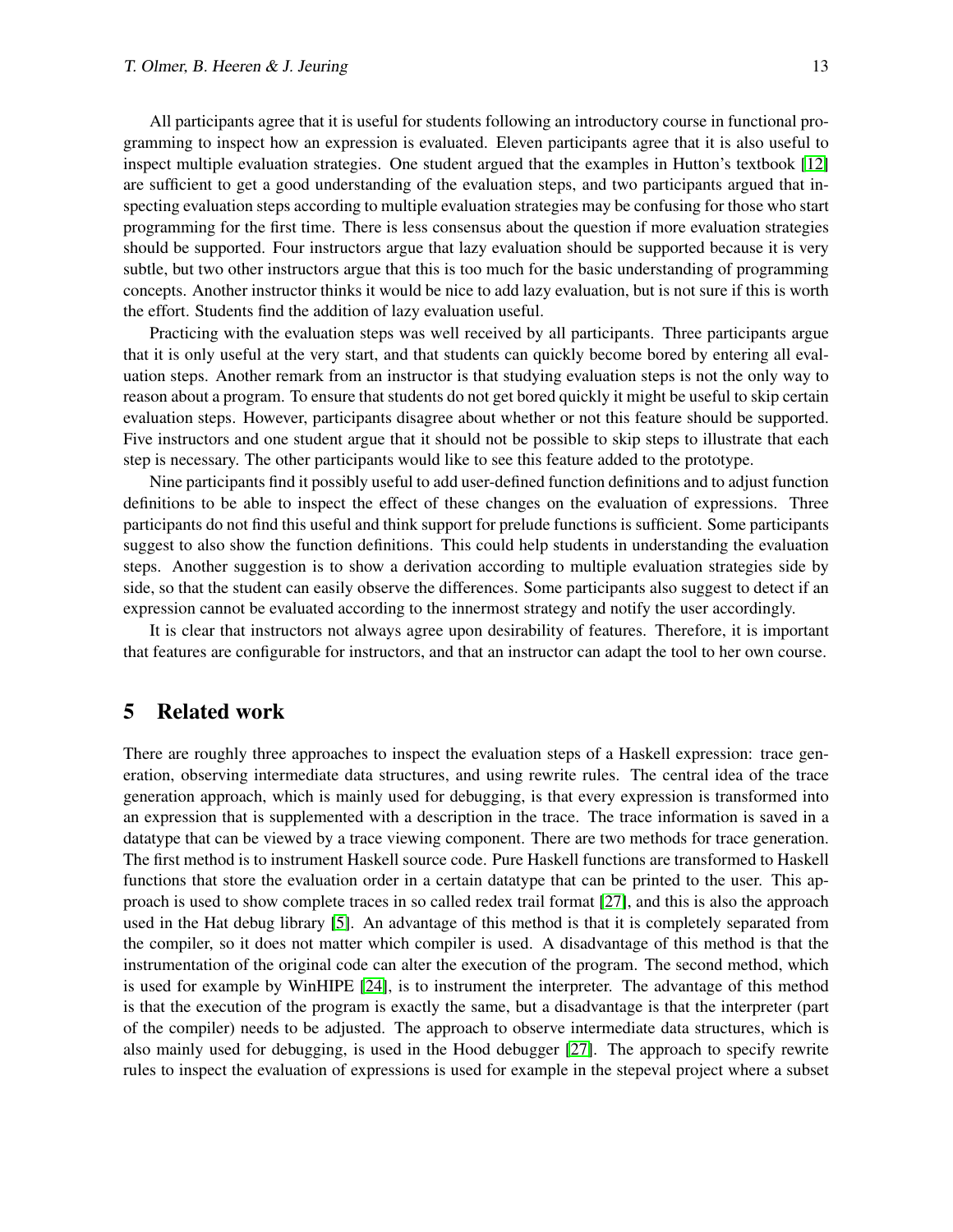of Haskell expressions can be inspected [\[20\]](#page-17-12). With the above approaches it is possible to inspect the evaluation steps of a Haskell expression, but it is not possible to practice with these evaluation steps.

Several intelligent tutoring systems have been developed that support students with learning a functional programming language. One of the main problems for novice programmers is to apply programming concepts in practice [\[16\]](#page-17-13). To keep students motivated to learn programming it is therefore important to teach it incrementally, to practice with practical exercises, and to give them early and direct feedback on their work [\[29\]](#page-17-14). The main advantage of an intelligent tutoring system is that a student can get feedback at any moment. An intelligent tutoring system consists of an inner loop and an outer loop. The main responsibility of the outer loop is to select an appropriate task for the student; the main responsibility of the inner loop is to give hints and feedback on student steps. The Web-Based Haskell Adaptive Tutor (WHAT) focuses more on the outer loop. It classifies each student into a group of students that share some attributes and will behave differently based on the group of the student [\[19\]](#page-17-15). With WHAT, a student can practice with three kinds of problems: evaluating expressions, typing functions, and solving programming assignments. A disadvantage of this tutor is that it does not support the stepwise development of a program. ASK-ELLE [\[7\]](#page-16-8) is a Haskell tutor system that focuses primarily on the inner loop. Its goal is to help students learn functional programming by developing programs incrementally. Students receive feedback about whether or not they are on the right track, can ask for a hint when they are stuck, and see how a complete program is constructed stepwise [\[13\]](#page-16-12).

## <span id="page-15-0"></span>6 Conclusions and future work

In this paper we have presented a prototype tool that can be used to show the evaluation steps of a Haskell expression according to different evaluation strategies. We support the left-most innermost evaluation strategy and an outermost evaluation strategy based on pattern matching. The tool can also be used to practice with evaluation steps. This prototype may help students to better understand important programming concepts such as pattern matching, higher-order functions, and recursion. How effective the tool is in practice needs to be further investigated by collecting more empirical data.

The evaluation process is driven by the definition of the rewrite rules and the evaluation strategy that is used. The rewrite rules and evaluation strategies for the definitions can be generated by the prototype from a set of function definitions. The extension of adding user-defined function definitions makes it possible for users to easily get an understanding of how their function will be evaluated. Another advantage is that alternative definitions for prelude functions can be tried, and that the results can be inspected. For example, a student can use a strict version of *foldl* for *sum*, or define *sum* recursively. At the moment, adding user-defined functions requires an instructor to change the content of the prelude file on the server. Preferably, some support for this feature is added to the front-end.

The expression language in the current tool is limited. In the future, we hope to support other language constructs such as guards, conditional expressions, list comprehensions, algebraic datatypes, etc. Other future work is to offer the possibility to change the step size of a function, and to add sharing to an evaluation strategy:

- In the examples, we use a fixed step size of one. The step size is the number of steps that the evaluator uses to rewrite a certain expression. For example, the expression  $3+(4+7)$  is evaluated to 14 in two steps, although most students will typically combine these steps. More research must be carried out to automatically derive or configure a certain step size that suits most students.
- The lazy evaluation strategy used by Haskell combines the outermost evaluation strategy with sharing. Currently, sharing is not supported in the prototype. To help students learn about which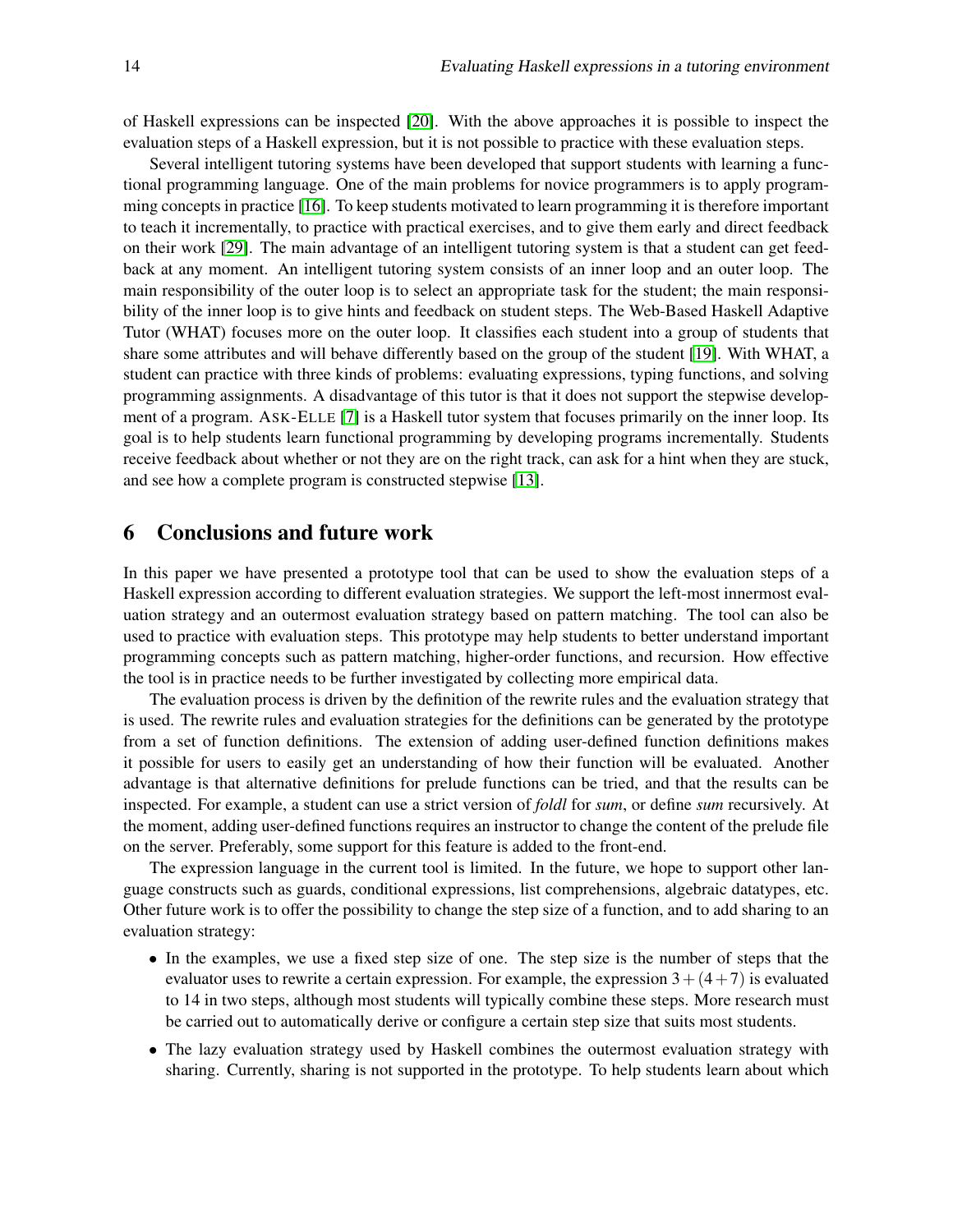computations are shared, we plan to extend the prototype along the lines of Launchbury's natural semantics for lazy evaluation [\[17\]](#page-17-5), and by making the heap explicit.

The long-term goal of our work is to integrate the functionality of the prototype in the ASK-ELLE programming tutor, which then results in a complete tutoring platform to help students learn programming. We are also considering to combine the evaluator with QuickCheck properties [\[6\]](#page-16-13): when Quick-Check finds a minimal counter-example that falsifies a function definition (e.g. for a simple programming exercise), then we can use the evaluator to explain more precisely why the result was not as expected, or use the evaluator as a debugging tool.

Acknowledgements The authors would like to thank the students and instructors that participated in the survey for their feedback and suggestions. We also thank the anonymous reviewers for their detailed comments.

## References

- <span id="page-16-5"></span>[1] Martin Abadi, Luca Cardelli, Pierre-Louis Curien & Jean-Jacques Lvy (1990): *Explicit Substitutions*. In: Proceedings of the 17th ACM SIGPLAN-SIGACT Symposium on Principles of Programming Languages, POPL '90, ACM, New York, NY, USA, pp. 31–46.
- <span id="page-16-3"></span>[2] Adam Bakewell & Colin Runciman (2000): *The Space Usage Problem: An Evaluation Kit for Graph Reduction Semantics*. In: Selected Papers from the 2nd Scottish Functional Programming Workshop (SFP00), Intellect Books, Exeter, UK, pp. 115–128.
- <span id="page-16-1"></span>[3] Richard S. Bird & Philip. Wadler (1998): *Introduction to functional programming using Haskell*. Prentice-Hall.
- <span id="page-16-2"></span>[4] Manuel M.T. Chakravarty & Gabriele Keller (2004): *The risks and benefits of teaching purely functional programming in first year.* Journal of Functional Programming 14(1), pp. 113–123.
- <span id="page-16-11"></span>[5] Olaf Chitil, Colin Runciman & Malcolm Wallace (2003): *Transforming Haskell for Tracing*. In Ricardo Peña & Thomas Arts, editors: Implementation of Functional Languages, Lecture Notes in Computer Science 2670, Springer Berlin Heidelberg, pp. 165–181.
- <span id="page-16-13"></span>[6] Koen Claessen & John Hughes (2000): *QuickCheck: A Lightweight Tool for Random Testing of Haskell Programs*. In: Proceedings of the Fifth ACM SIGPLAN International Conference on Functional Programming, ICFP '00, ACM, New York, NY, USA, pp. 268–279.
- <span id="page-16-8"></span>[7] Alex Gerdes (2012): *Ask-Elle: a Haskell Tutor*. PhD thesis, Open Universiteit Nederland.
- <span id="page-16-9"></span>[8] Bastiaan Heeren & Johan Jeuring (2014): *Feedback services for stepwise exercises*. Science of Computer Programming 88(0), pp. 110 – 129.
- <span id="page-16-6"></span>[9] Bastiaan Heeren, Johan Jeuring & Alex Gerdes (2010): *Specifying Rewrite Strategies for Interactive Exercises*. Mathematics in Computer Science 3(3), pp. 349–370.
- <span id="page-16-10"></span>[10] Bastiaan Heeren, Daan Leijen & Arjan van IJzendoorn (2003): *Helium, for learning Haskell*. In: Proceedings of the 2003 ACM SIGPLAN workshop on Haskell, Haskell '03, ACM, New York, NY, USA, pp. 62–71.
- <span id="page-16-7"></span>[11] Gérard Huet (1997): *The Zipper. Journal of Functional Programming* 7(5), pp. 549–554.
- <span id="page-16-0"></span>[12] Graham Hutton (2007): *Programming in Haskell*. Cambridge University Press.
- <span id="page-16-12"></span>[13] Johan Jeuring, Alex Gerdes & Bastiaan Heeren (2012): *A Programming Tutor for Haskell*. In Viktória Zsók, Zoltán Horváth & Rinus Plasmeijer, editors: Central European Functional Programming School, Lecture Notes in Computer Science 7241, Springer Berlin Heidelberg, pp. 1–45.
- <span id="page-16-4"></span>[14] Aravind K. Krishna & Amruth N. Kumar (2001): *A Problem Generator to Learn Expression: Evaluation in CSI, and Its Effectiveness*. J. Comput. Sci. Coll. 16(4), pp. 34–43.